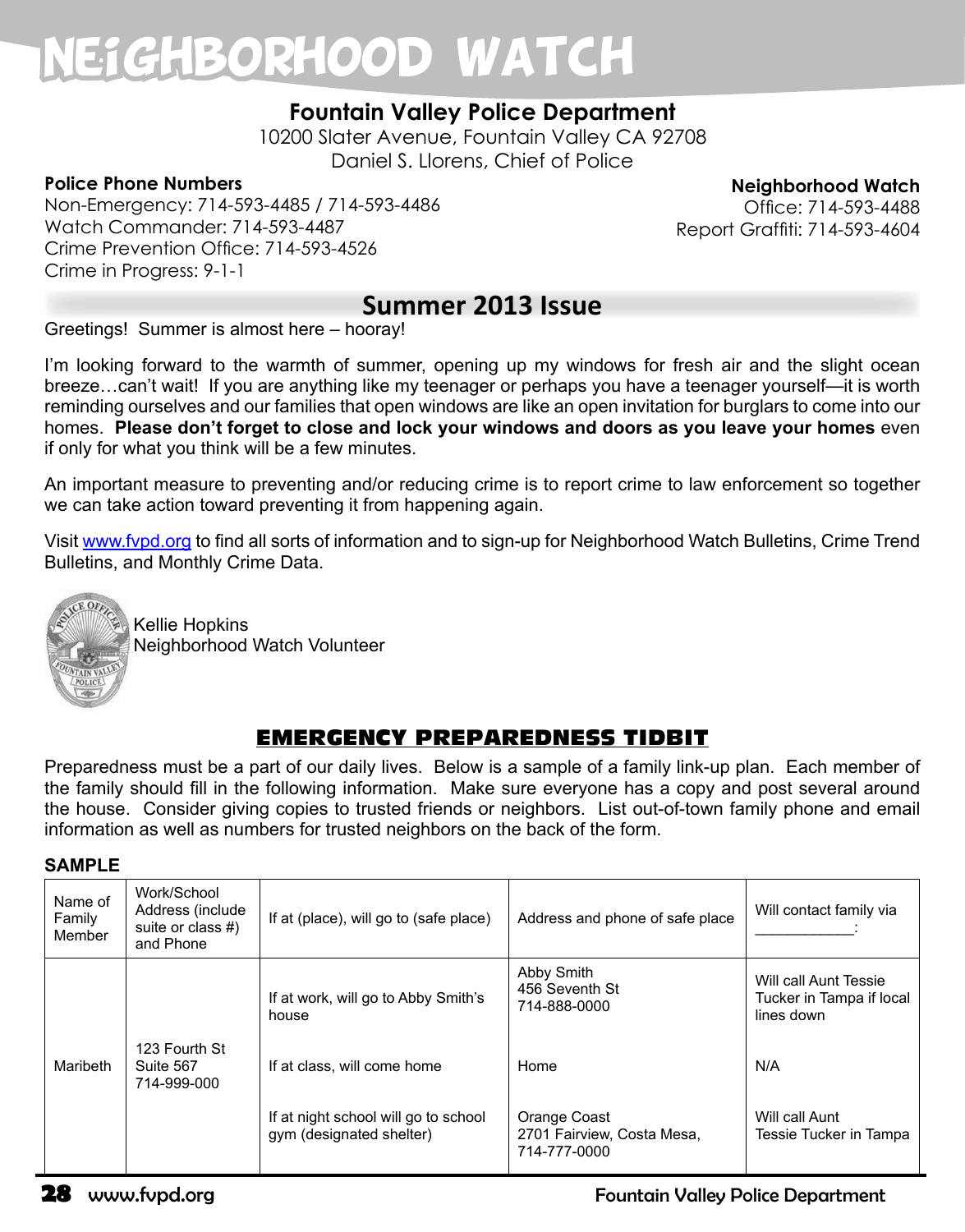# E1GHBORHOOD WATCH

### SAFER SENIORS

#### **GET INVOLVED IN THE COMMUNITY**

- Report any crime or suspicious activities to law enforcement
- Join a Neighborhood Watch to help and look out for each other.
- Work to change conditions that hurt your neighborhood. Volunteer in your community.

#### **PROTECT YOURSELF FROM IDENTITY THEFT**

- Do not give out personal information over the phone, through the mail, or over the internet unless you have initiated the contact or know with whom you are dealing.
- Shred discarded documents such as bank statements, pre-approved credit card offers, and insurance forms that contain financial information.
- • Do not use your mother's maiden name, birth date, or last four digits of your social security number when creating a password.
- Never carry your social security card, birth certificate, or passport unless necessary.
- Do not write your social security number on checks or give it out to businesses.
- Do not put your credit card number on the internet unless it is encrypted on a secured site.
- If you order a new credit card, make sure it arrives within the appropriate time. Cancel all credit cards you have not used in the last six months.
- Order your credit report at least twice a year. Correct all mistakes with the credit bureau.

#### **BE ALERT WHEN OUT AND ABOUT**

- Go with friends or family, not alone.
- Carry your purse close to your body, not dangling by the straps. Put a wallet in an inside coat or front pants pocket.
- Don't carry credit cards you don't need or large amounts of cash.
- Use direct deposit for Social Security and other regular checks.
- Whether you're a passenger or driver, keep car doors locked. Be particularly alert in parking lots and garages. Park near an entrance.
- If someone or something makes you uneasy, trust your instincts and leave.

#### **MAKE YOUR HOME SAFE AND SECURE**

- Install good locks on doors and windows. Use them! Don't hide keys in mailboxes and planters or under doormats. Instead, leave an extra set of keys with a neighbor or friend.
- Ask for photo identification from service or delivery people before letting them in. If you are the least bit worried, call the company to verify.
- Be sure your street address number is large, clear of obstruction, and well lighted so police and other emergency personnel can find your home quickly.
- Consider a home alarm system that provides emergency monitoring for burglary, fire, and medical emergencies.

#### **WATCH OUT FOR CON ARTIST**

- Don't fall for anything that sounds too good to be true—a free vacation; sweepstakes prizes; cures for cancer and arthritis; a low-risk, high-yield investment scheme.
- Never give your credit card, phone card, Social Security, or bank account number to anyone over the phone. It's illegal for telemarketers to ask for these numbers to verify a prize or gift.
- • Don't let anyone rush you into signing anything—an insurance policy, a sales agreement, a contract. Read it carefully and have someone you trust check it over.
- Beware of individuals claiming to represent companies, consumer organizations, or government agencies that offer to recover lost money from fraudulent telemarketers for a fee.
- If you're suspicious, check it out with the police, the Better Business Bureau, or your local consumer protection office. You can also call the National Consumer League Fraud Information Center at 800-876-7060.

#### Resource: NCPC.org



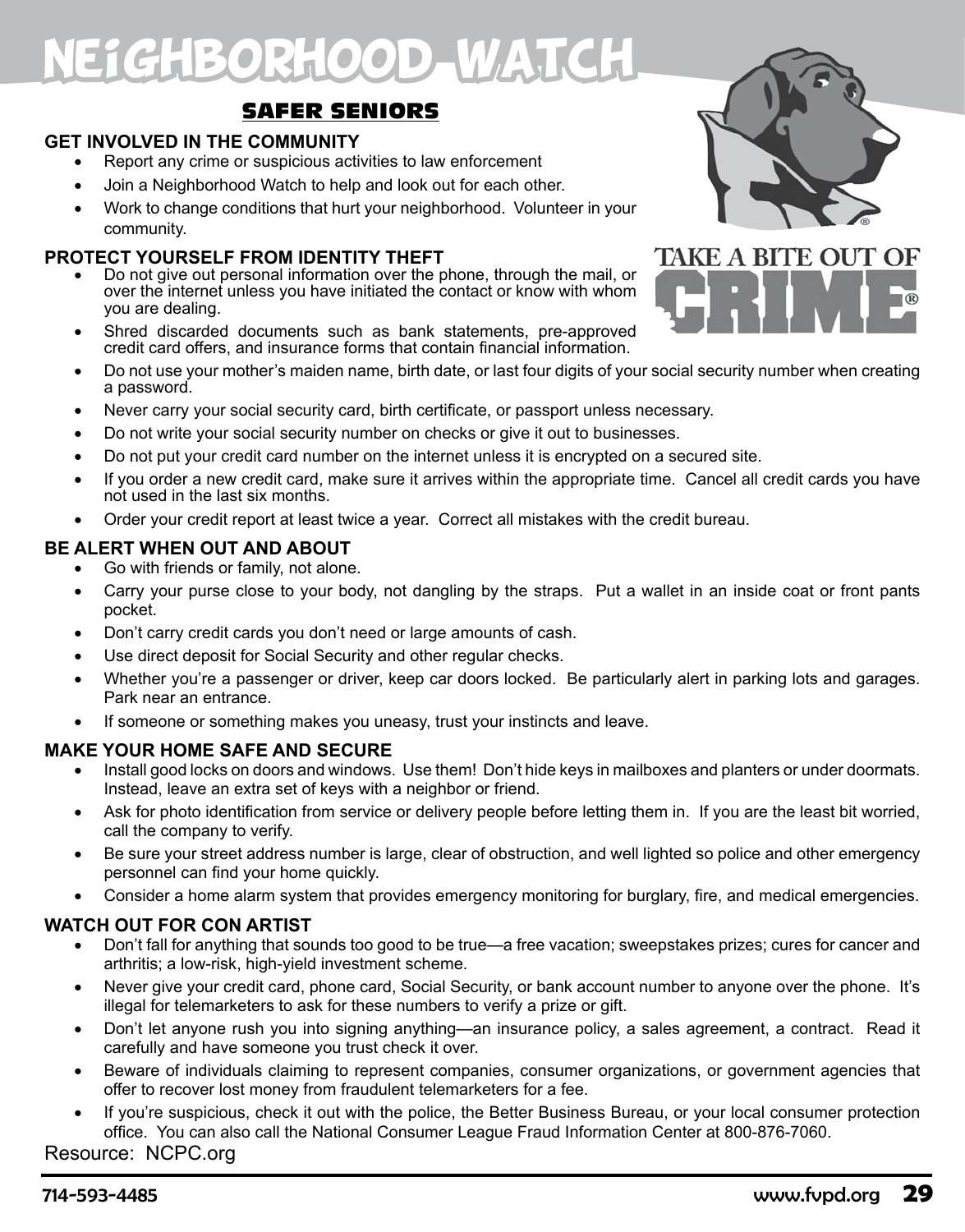# Neighborhood Watch

### VEHICLE SECURITY

#### **You can prevent car theft and vehicle burglaries!**

Most cars are stolen or broken into by amateurs who can be stopped fairly easily. Protect your car against this type of crime by taking the following sensible precautions:

#### **LOCK UP:**

- An unlocked car is an open invitation to a car thief. Lock up when you leave your car and take the keys with you.
- Lock the trunk.
- Close all windows—professional thieves have tools that unlock cars through the smallest openings.
- Be sure vent, or wind-wing windows, are shut tight and locked.
- When you park your car, remove cellular phones, computers, stereos and other valuable possessions. Do not leave gift-wrapped packages or cameras lying on the seat. Lock all valuables in your trunk or take them with you.
- Always lock your car, even if you are making a quick stop at the gas station, convenience store or minimall.

### WHAT TO TEACH KIDS ABOUT STRANGERS

*Information about the differences between Strangers kids should look out for and Strangers kids can trust*

Kids see strangers every day in stores, in the park, and in their neighborhoods. Most of these strangers are nice, normal people, but a few may not be. Parents can protect their children from dangerous strangers by teaching them about strangers and suspicious behavior, and by taking a few precautions of their own.

#### **Who is a stranger?**

A stranger is anyone that your family doesn't know well. It's common for children to think that "bad strangers" look scary, like the villains in cartoons. This is not only not true, but it's dangerous for children to think this way. Pretty strangers can be just as dangerous as the not-so-pretty ones. When you talk to your children about strangers, explain that no one can tell if strangers are nice or not nice just by looking at them and that they should be careful around all strangers.

But don't make it seem like all strangers are bad. If children need help--whether they're lost, being threatened by a bully, or being followed by a stranger--the safest thing for them to do in many cases is to ask a stranger for help. You can make this easier for them by showing them which strangers are okay to trust.

#### **Who are safe strangers?**

Safe strangers are people children can ask for help when they need it. Police officers and firefighters are two examples of very recognizable safe strangers. Teachers, principals, and librarians are adults children can trust too, and they are easy to recognize when they're at work. But make sure that you emphasize that whenever possible, children should go to a public place to ask for help.

You can help your children recognize safe strangers by pointing them out when you're out in your town. Also show your children places they can go if they need help, such as local stores and restaurants and the homes of family friends in your neighborhood.